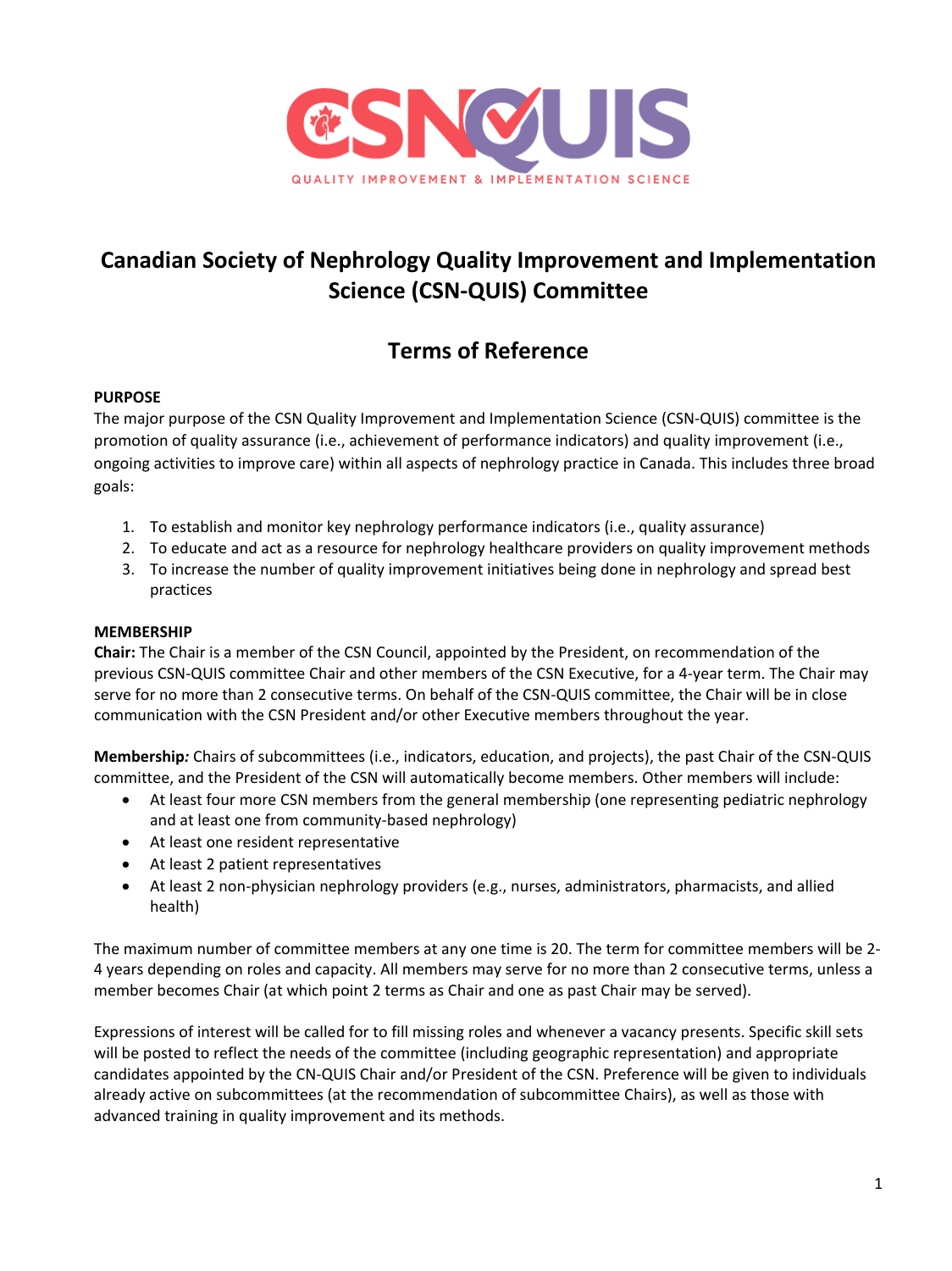## **All members should be CSN members in good standing, with the exception of patient and non-physician providers.**

## **RESPONSIBILITIES**

**Chair:**

- The Chair will report to the CSN Executive, through the President.
- The Chair will prepare progress reports for publication within CSN newsletters as requested by the CSN President.
- The Chair will prepare an annual report for presentation to the CSN Council and publication in CJKHD
- The Chair will choose a member to assist with quality improvement content at the Annual General Meeting and/or CANA meeting; this will include reviewing and judging the quality improvement abstract submissions
- The Chair is responsible for ensuring progress on each of the three committee goals
- Together with the CSN President and the past Chair of the CSN-QUIS committee, the Chair will decide if an established indicator or education module requires updating or if a new indicator/module requires development. They will also determine potential quality improvement project areas of focus.
- Together with the CSN President and the past Chair, the Chair will also choose the individual(s) to Chair the CN-QUIS subcommittees.
- Together with the Chair of each subcommittee, the Chair will choose members to populate the subcommittees. Individuals will be considered based upon prior quality improvement training and work, topic expertise, and geographic representation. When desirable and feasible, non-CSN members, such as patients and/or non-physicians, may be asked to participate in the subcommittees

### **Members:**

- The Members will report to the Chair.
- All Members will be asked to disclose potential conflicts of interest.
- Attend and participate in CN-QUIS teleconferences and face-to-face meetings throughout the year. To maintain a position, it is expected committee members participate in at least 70% of meetings barring extenuating circumstances.
- The subcommittee Chair(s) will interact with the Chair on an ongoing basis (at least quarterly) to ensure progress is being made on committee goals and deliverables; they will assist in the Annual General Meeting activities and preparation of the annual report and CJKHD publication
- It is also expected that all committee members will join at least one subcommittee (indicators, education, or projects) and participate in at least 50% of its activities

Members may be asked by the Chair and/or subcommittee Chair to assist with the following: Indicator subcommittee:

- Development/curation of national quality indicator scorecard, in consultation with CORR
- Review of performance indicators for improvement progress, stratified by province

Education subcommittee:

- Quality improvement curriculum, with resources and/or webinars housed on the CSN website
- Coordination/participation in nephrology fellow annual quality improvement project

Project subcommittee:

- Update and maintain CSN quality improvement project repository, with CSN administrative support
- Introduce mentorship system for quality improvement projects (and act as available resource within each province)
- Participation in the nephrology fellow annual quality improvement project